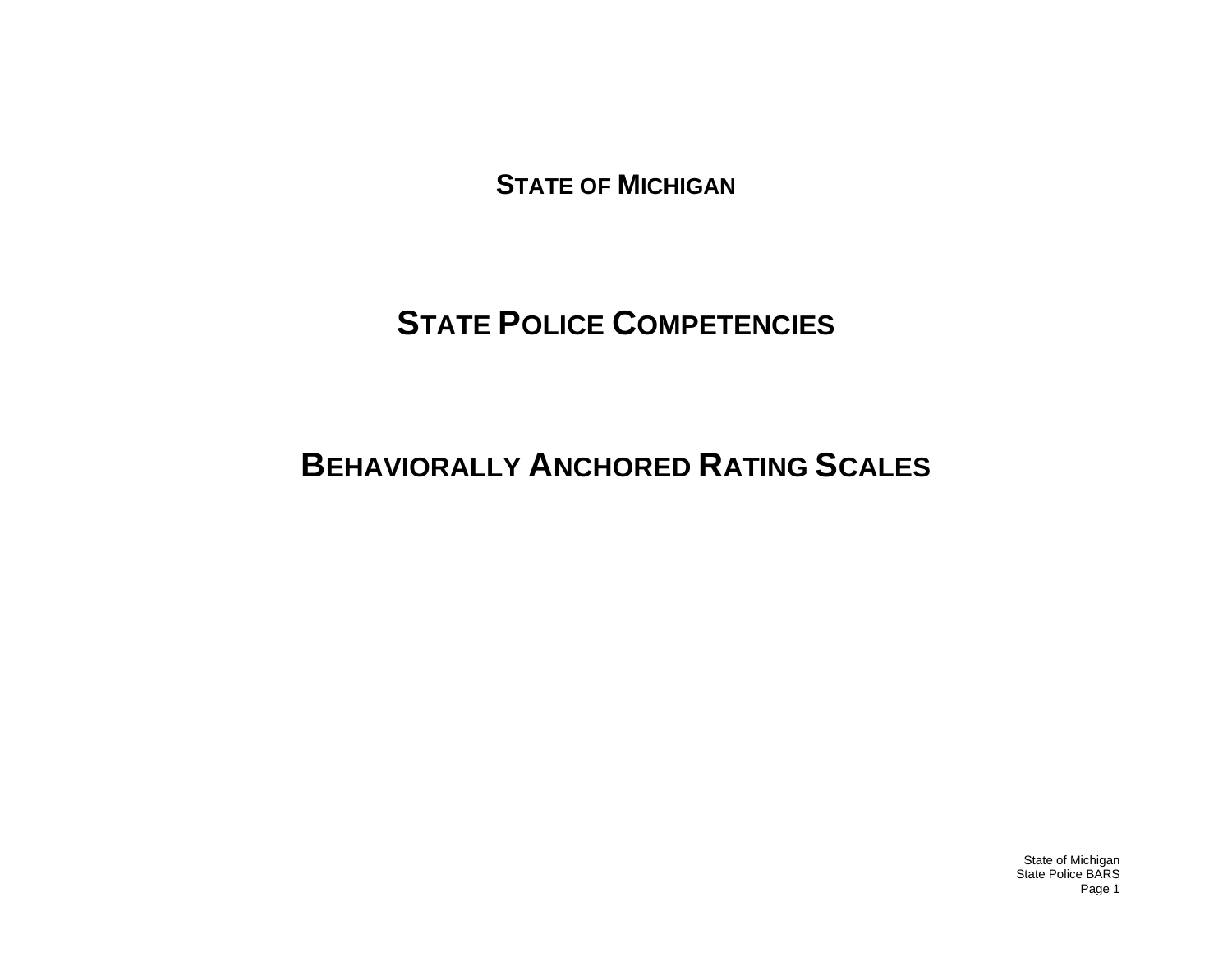### **COMMUNICATION**

Ability to listen and communicate thoughts and feelings clearly and consistently through appropriate spoken and written language. Uses correct grammar, punctuation, and spelling to communicate thoughts, ideas, information and messages in writing.

#### **Needs Improvement**

- •Does not pass on information in a timely manner.
- •Exhibits an unwillingness to listen to others.
- •Written communications are inaccurate, incomplete or difficult to understand.
- •Written communications often contain grammar, spelling or punctuation errors.
- •Fails to correctly convey meaning; fails to perceive receiver's interpretation.

#### **Meets Expectations**

- •Responds to others; acknowledges receipt of communication.
- •Composes documents or correspondence covering detailed information.
- •Completes forms and written correspondence with minimal assistance from others.
- • Reports, forms and memos are thorough, well written and in compliance with the department's Administrative Support Guide and work place standards.
- •Uses proper grammar, punctuation, and syntax when preparing written materials.
- •Correctly conveys information, both verbally and in written form.
- •Gives clear and concise directions.
- •Communicates verbally with appropriate tone and volume level.
- •Correctly interprets messages as reflected in quality of work and interactions with others.

#### **High Performing**

 $\bullet$ Able to relay complicated information to listeners so listeners correctly interpret the message.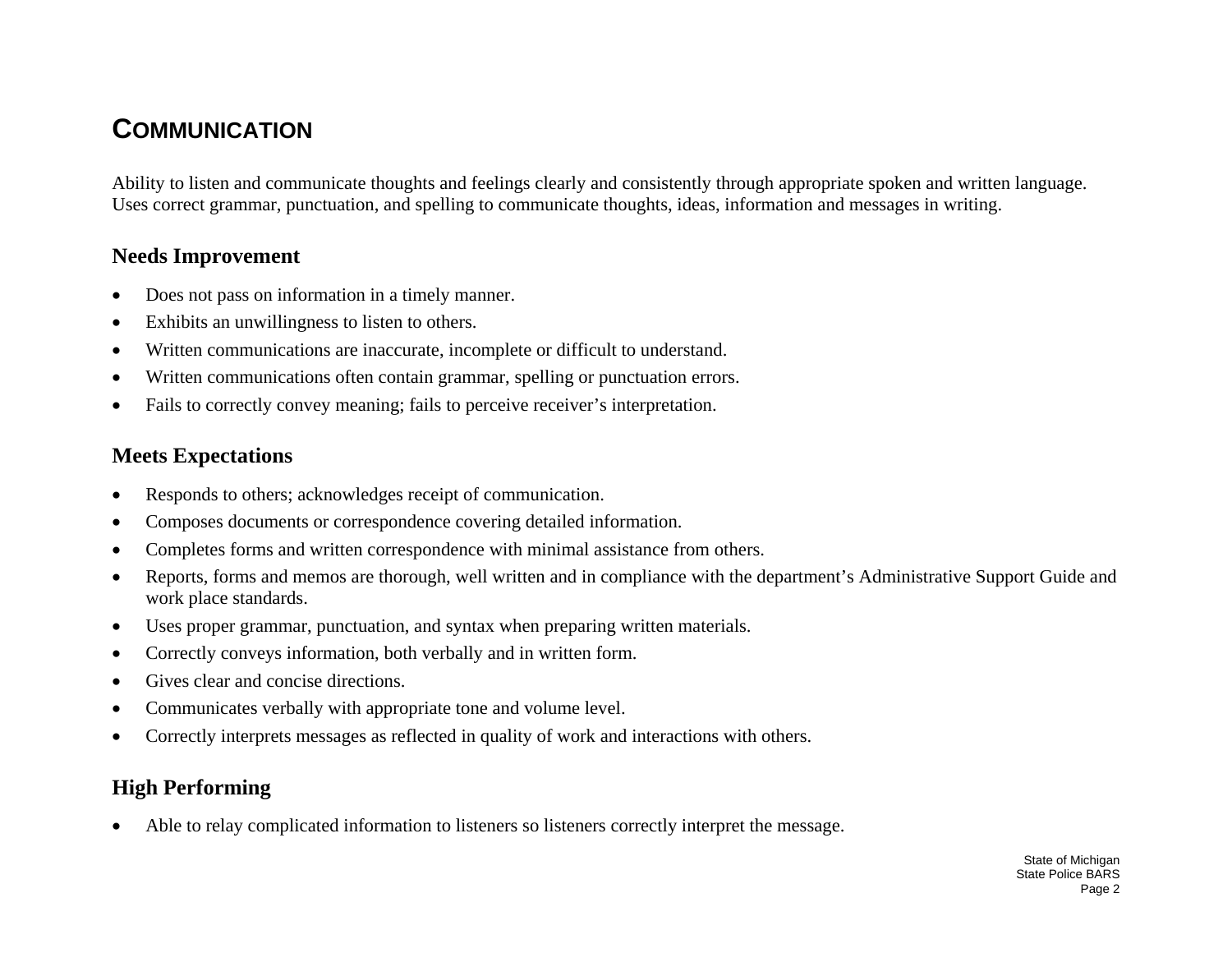- •Writes letters, memos, and reports which command attention.
- •Consistently checks for understanding by relating perception of message content back to communicator.
- •Consistently clarifies purpose and importance of message.
- •Written documents are always clear, concise and contain all pertinent information.
- •Excels in converting complex information into simple, readable form.
- •Displays exceptional verbal and written communication skills.
- •Consistently shares thoughts, feelings and rationale so others understand personal positions.

# **CONTRIBUTING TO TEAM SUCCESS**

Actively participating as a member of a team to move the team toward the completion of goals.

#### **Needs Improvement**

- •Does not contribute positively at team meetings.
- •Does not openly share problems, issues or changes with others in the work unit.
- •When working on group projects, tasks are often left for others to complete.
- •Hoards knowledge or information that may assist others in the unit.
- •Fails to work with others in accomplishing tasks, assignments and goals.
- •Ignores unit and departmental goals.
- •Creates conflict within the team.

#### **Meets Expectations**

- •Subordinates own personal goals for the good of the team.
- •Serves as an active member on project teams.
- •Participates and contributes during team meetings.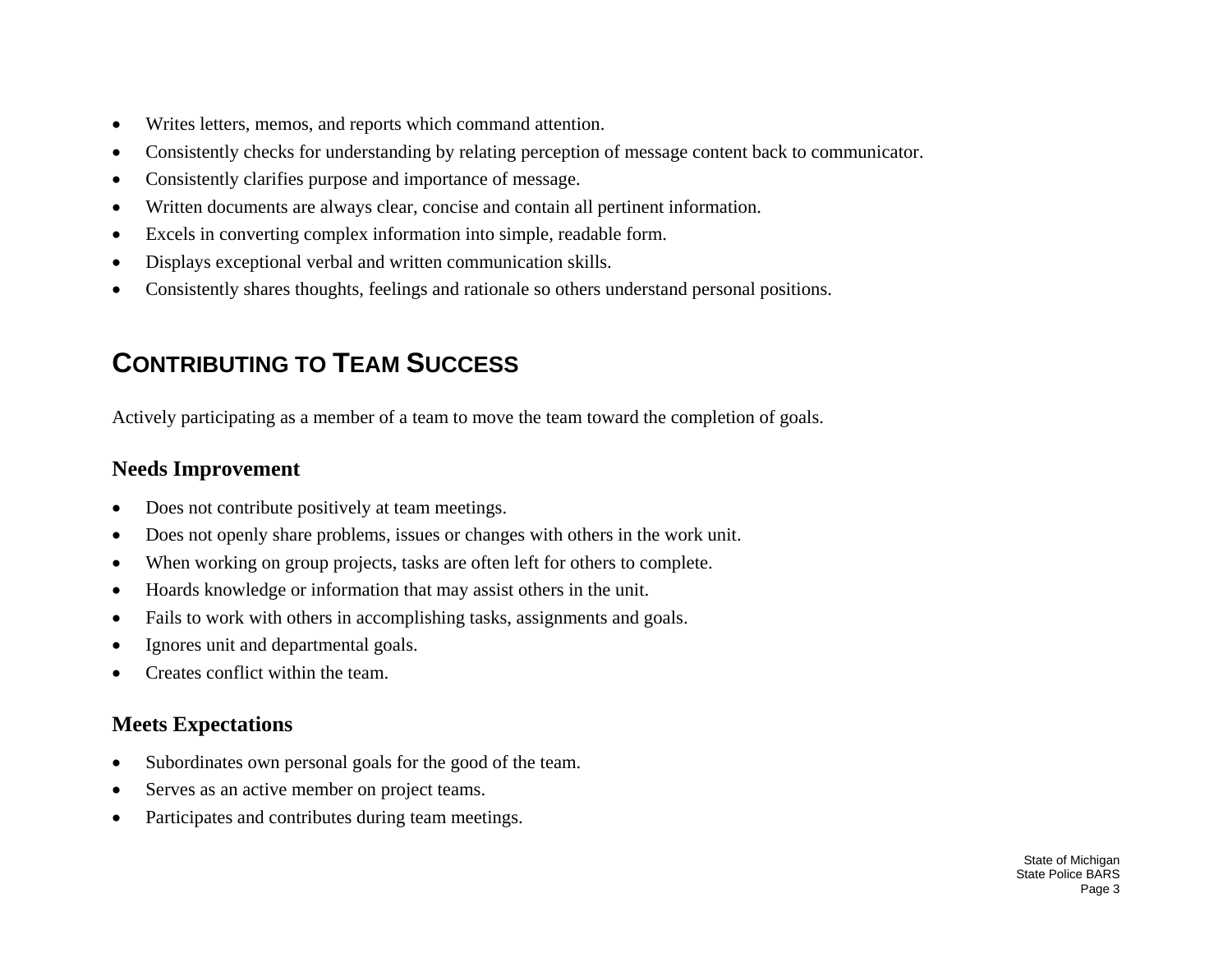- •Shares knowledge and information with others in the work unit in order to complete activities.
- •Applies appropriate skills when serving as an active member on project teams.
- •Takes on added duties and assists other team members when asked.
- •Makes positive contributions towards the team's completion of goals.
- •Makes suggestions to improve unit performance.
- •When working on group projects, is willing to work overtime when necessary.
- •Helps others' understanding of their role and function toward contributing to work site responsibilities.

### **High Performing**

- •Assists unit members and takes on additional responsibility without being asked.
- •Consistently uses skills to lead work unit initiatives.
- •Leads other by informal guidance; openly and readily shares knowledge, expertise and experience with other team members.
- •Consistently provides positive encouragement to unit members.
- •Promotes a positive work environment through informal leadership.

# **DECISION MAKING**

Identifying and understanding issues, problems, and opportunities; gathering information from different sources to draw conclusions; using effective approaches for choosing a course of action or developing appropriate solutions; taking action that is consistent with available facts, constraints, and probable consequences.

#### **Needs Improvement**

- •Does not analyze available information prior to deciding on a course of action.
- •Seldom uses good judgment and discretion.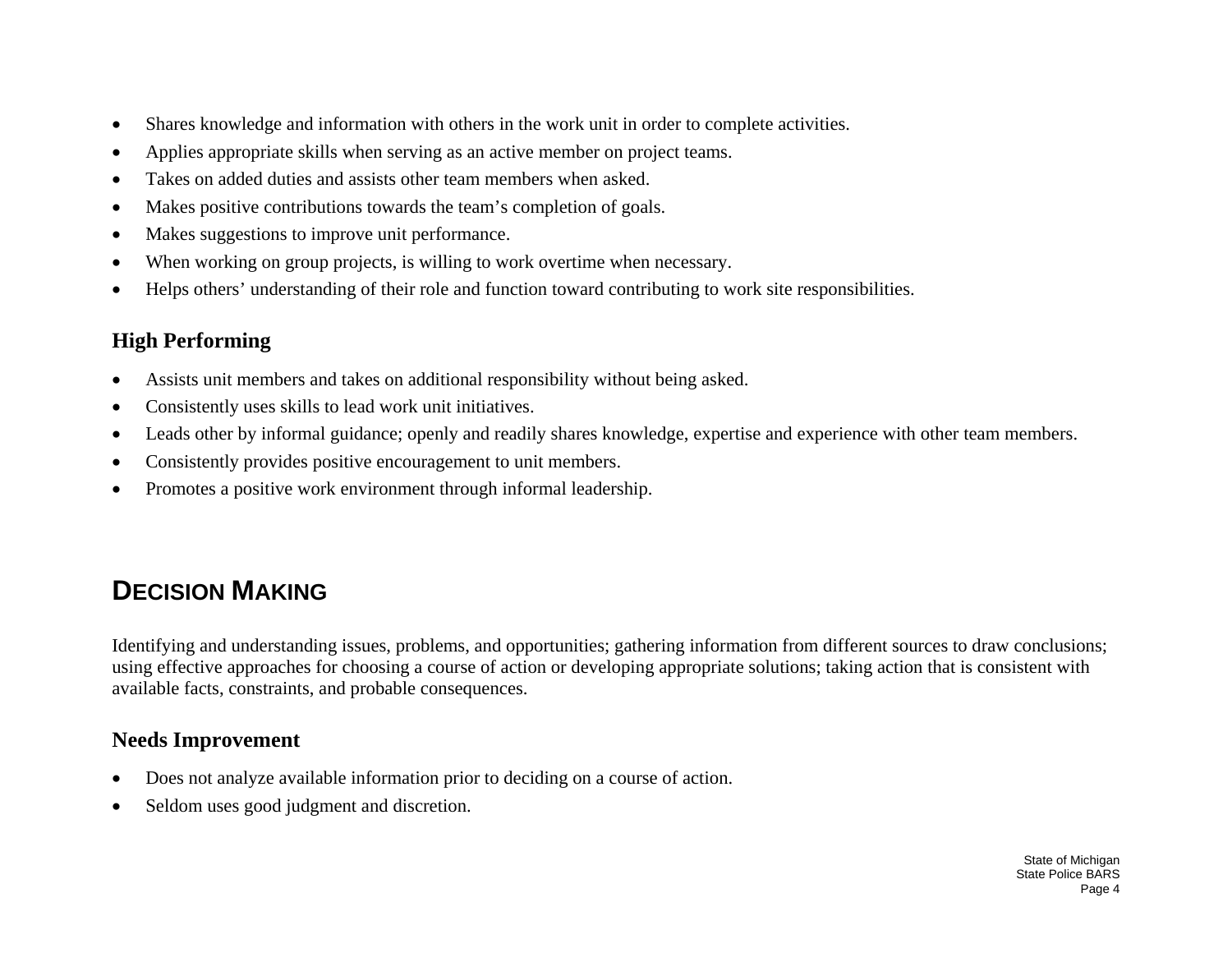- •Does not make decisions in a timely manner.
- •Ignores problem rather than making a decision on action required.
- •Makes decisions beyond scope of authority.
- •Does not take responsibility for making decisions; leaves the decision making to others.
- •Does not attempt to seek solutions to problems.
- •Fails to recognize and act appropriately in potentially hazardous or stressful situations.
- •Unable to make decisions on issues and problems related to work area.
- $\bullet$ Fails to draw from past experience for problem solving.

#### **Meets Expectations**

- •Willing to accept responsibility for decisions even if results are less than optimal.
- • Recognizes hazardous situations and reacts appropriately while striving to minimize exposure of self or others to unnecessary risk.
- •Addresses problem areas and makes decisions for corrections.
- •Makes quality decisions within a reasonable timeframe.
- •Recognizes impact of decisions affecting work area.
- •Anticipates consequences of actions before making a decision.
- •Uses resources and experience to make decision.
- •Analyzes available relevant information prior to deciding on a course of action.
- •Makes appropriate and effective decisions when answering complaints from the public.

- •Consistently makes sound decisions in a timely manner.
- •Looks for opportunities to solve issues before they become problems.
- • Consistently recognizes hazardous situations and reacts in a professional manner. Maintains composure self-control and judgment in hostile situations.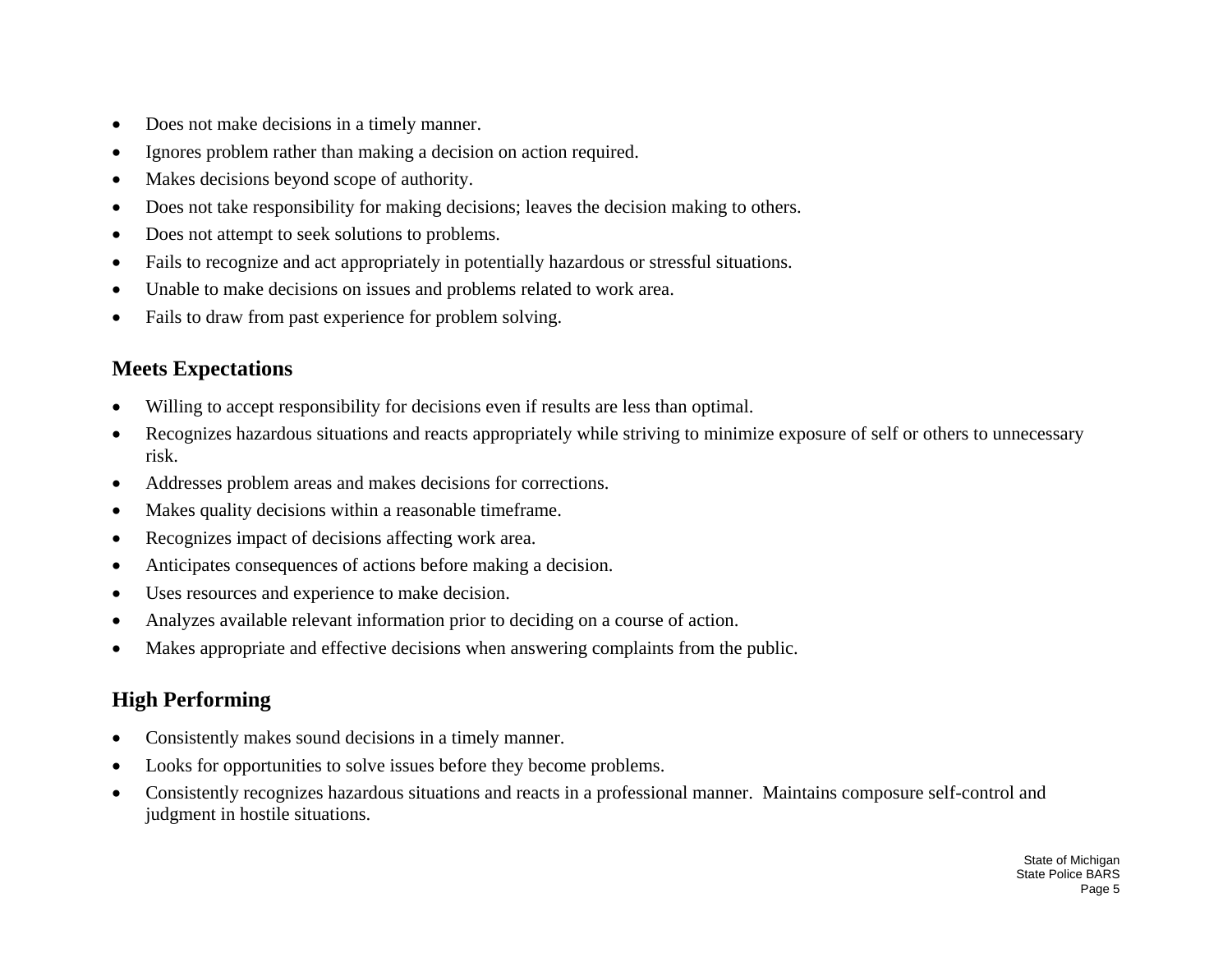- •Anticipates possible problems with decisions and develops solutions.
- •Consistently solves issues using past experience and analysis to avoid potential problems.
- •Consistently creates relevant options for addressing problems.
- •Consistently uses good judgment and discretion.

## **INTEGRITY/HONESTY**

Contributing to maintaining the integrity of the Michigan State Police; displaying high standards of professional and ethical conduct and understanding the impact violating these standards has on the credibility of Michigan State Police, self and others; is trustworthy.

#### **Needs Improvement**

- •Evades answering questions and is secretive about rationale, position, etc.
- •Fails to give proper credit to others.
- •Promotes rumors to the detriment of the department.
- •Does not strive to meet Professional Code of Conduct.
- •Violates confidences.
- •Attempts to conceal errors and lies to avoid accountability.
- •Uses state equipment for personal purposes.
- •Is tactless, disrespectful or biased when dealing with the public or fellow members of the law enforcement community.
- •Shows little support for the department's values through either words or deeds.
- •Fails to keep promises or commitments.

#### **Meets Expectations**

•Gives proper credit to others.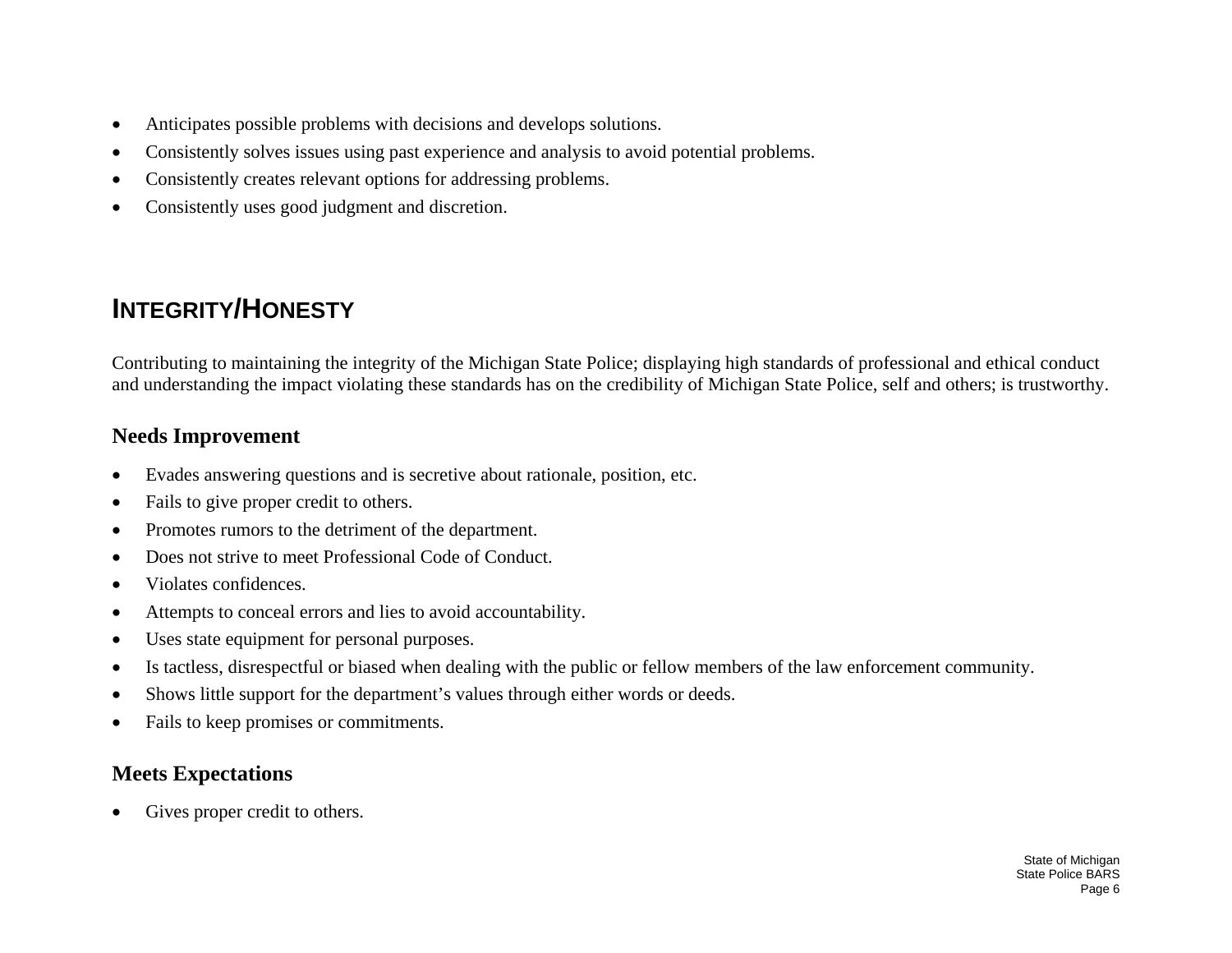- •Supports the department's values through words and deeds.
- •Does not spread gossip, but seeks to confirm work related information.
- •Keeps commitments.
- •Is trustworthy with confidential information.
- •Takes responsibility for one's own actions.
- •Acts in accordance with the department's Professional Code of Conduct.
- •Is tactful, courteous and fair with all people regardless of race, gender or disability.

### **High Performing**

- •Consistently tactful, courteous, and respectful of all people.
- •Actively discourages and attempts to defuse rumors.
- •Consistently give proper credit to others.
- •Shows strong support for the Michigan State Police values through words and deeds.
- •Displays a high level of integrity and ethical behavior; serves as a model for others.
- •Maintains a high degree of confidentiality.
- •Consistently acts in accordance with the department's Professional Code of Conduct.
- $\bullet$ Gains a high level of respect from others based on integrity of past actions.

# **LAW ENFORCEMENT/DEPARTMENT KNOWLEDGE**

Displays and maintains sound knowledge of departmental, criminal justice system and law enforcement operating procedures, rules and regulations. Complies with prosecutor's policies; prepares for court and testifies in a clear and concise manner. Is familiar with available resources, special departmental units and other agencies capabilities. Knows and acts in accordance with laws, policies and procedures.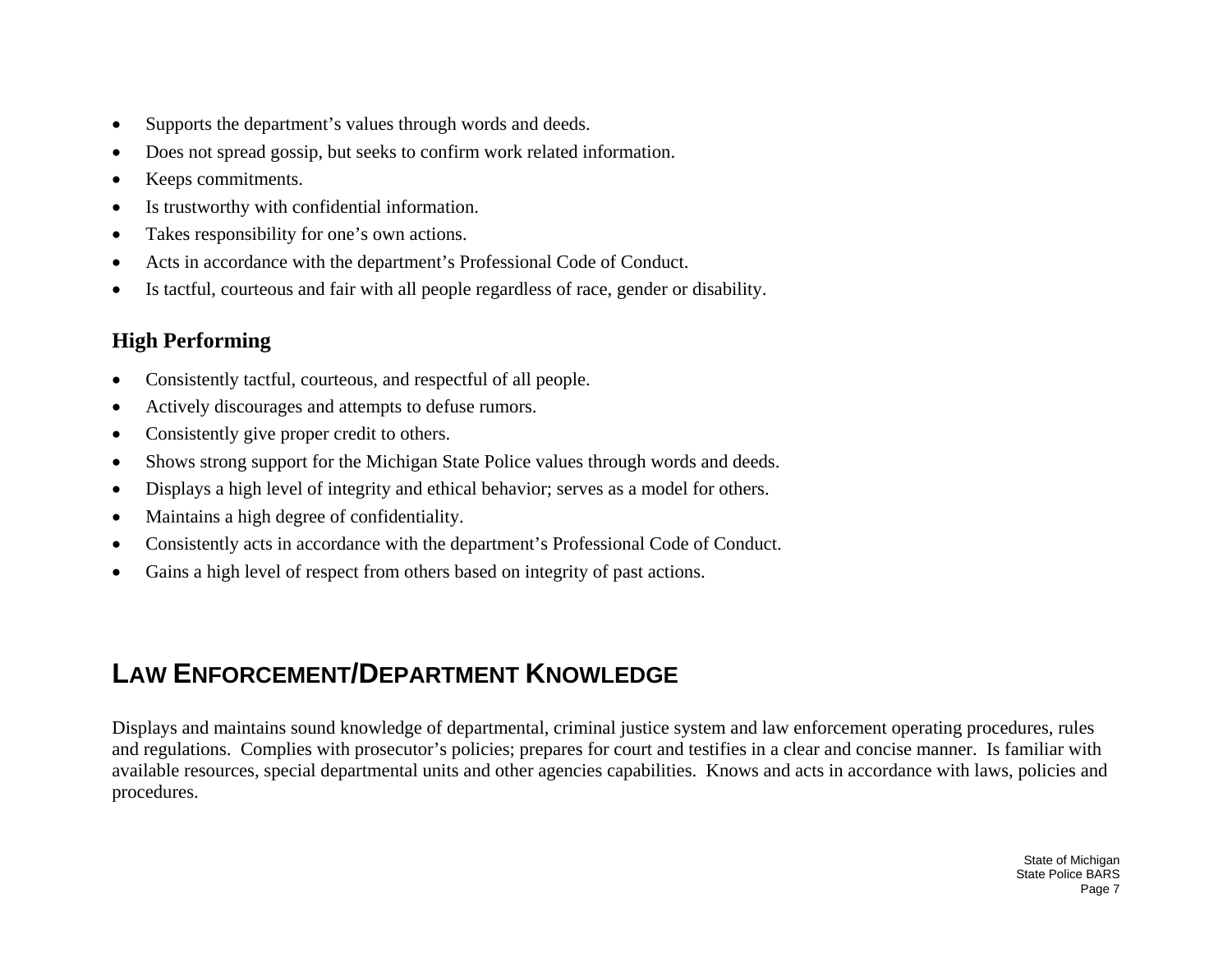#### **Needs Improvement**

- •Fails to properly use and maintain departmental equipment.
- •Fails to comply with the department's dress or grooming standards.
- •Fails to comply with prosecutors or court policies; does not prepare for court testimony.
- •Frequently needs instruction on how to complete work assignments.
- •Unable or unwilling to assimilate or apply new job related information.
- •Fails to apply policies, procedures, and official orders to the work.
- •Does not properly interpret or apply the mission, vision, and function of the department.
- •Fails to keep current with or apply legal updates.
- •Fails to apply new technology or skills appropriately.

#### **Meets Expectations**

- • Takes part in needed learning experiences and makes the most of the experience (e.g. takes notes, asks questions, and does required tasks).
- •Shows an interest in professional development; requests employer sponsored training.
- •Assimilates new information and training pertaining to new/revised policies or procedures.
- •Properly uses and maintains departmental equipment.
- •Applies new technology and skills appropriately.
- •Complies with the department's dress, grooming and fitness standards.
- •Has a workable knowledge of and correctly interprets policies, procedures, and official orders.

- $\bullet$  Promotes the mission, vision, and services offered by the Michigan State Police and is able to explain how the services can be accessed and used by others.
- •Exemplifies the department's dress and grooming and fitness standards.
- •Instructs others on the proper care and use of department equipment.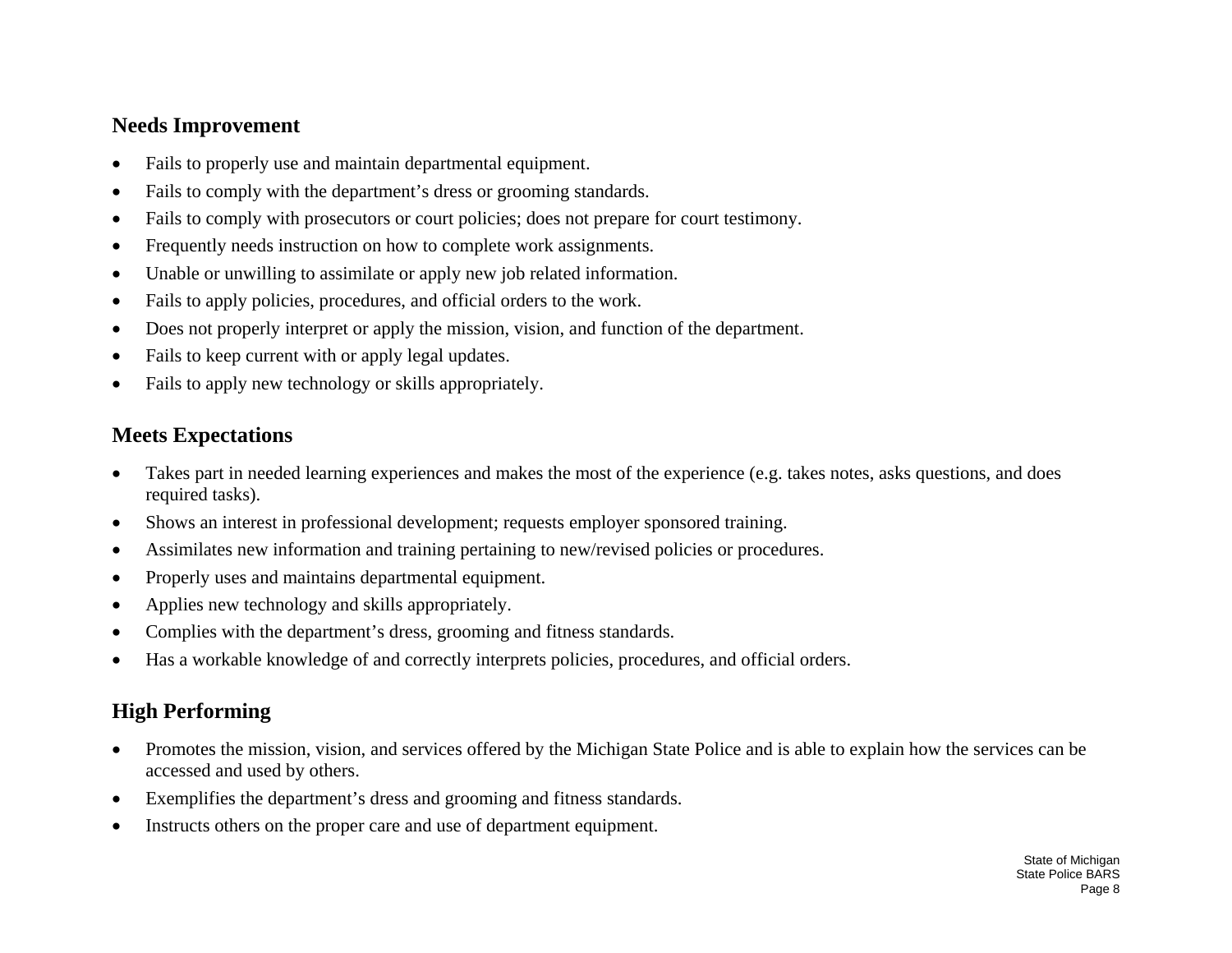- •Consistently applies the new/revised policies and procedures in completing work assignments.
- • Actively seeks out new knowledge to use in the work process; actively pursues opportunities to keep current with developments and trends in the profession.
- •Demonstrates a high level of professional competence in areas of expertise.
- •Rapidly comprehends and retains new policies and procedures.

## **MANAGING WORK**

Effectively managing one's time and resources to ensure the work is completed efficiently; makes timely requests for sick/annual leave time; utilizes sick leave appropriately; reports to work in a timely manner.

#### **Needs Improvement**

- •Assigned reports and memos are not submitted in a timely manner.
- •Resistant to staying late to meet deadlines or complete assignments.
- •Is often late in responding to requests from others.
- •Does not allow sufficient time to complete assignments.
- •Is often late in reporting for work and/or leaves work early.
- •Uses excessive amounts of leave time, and/or is often unexpectedly absent.
- •Does not take into account the needs of others when requesting or using leave time.
- •Fails to anticipate or plan for future work force demands.
- •Does not successfully manage multiple assignments and/or work load.
- • Usually waits for others to assign actions to be taken and set deadlines; does not offer to help others in accomplishing worksite goals.
- •Procrastinates when action is needed to achieve objectives; does not take necessary actions to accomplish goals.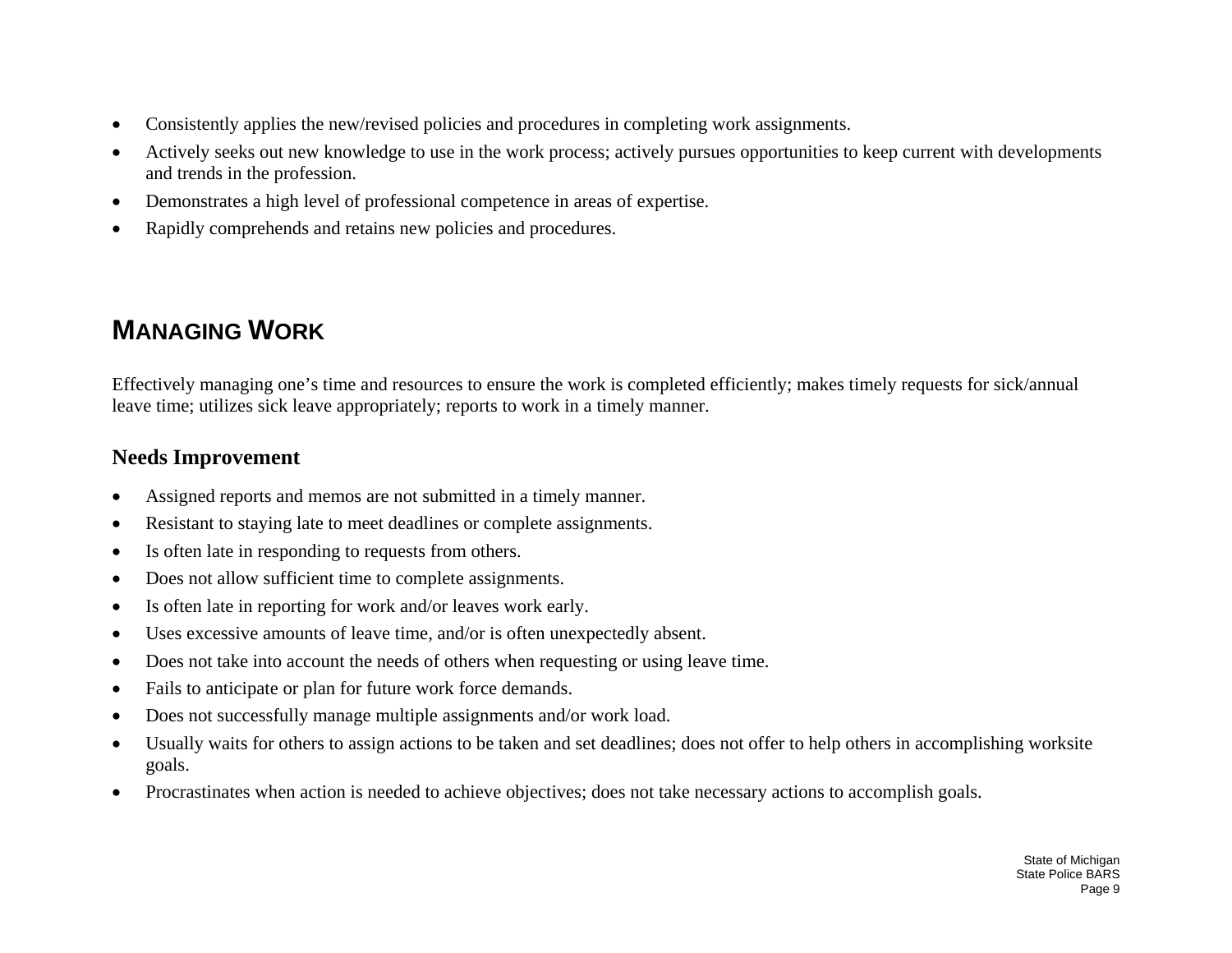#### **Meets Expectations**

- •Rarely unexpectedly absent and uses leave time appropriately.
- •Formulates plans to address work demands.
- •Manages multiple assignments and/or required work load.
- •Completes written reports and assignments within established guidelines.
- •Responds to requests from supervisor in a timely fashion.
- •Prioritizes tasks; adjust priorities when appropriate.
- •Uses appropriate time constraints to complete tasks, even the less desirable ones.
- •Ensures that assignments are accurate, thorough and timely.
- •Uses time effectively and prevents irrelevant issues or distractions from interfering with work completion.
- •Presents constructive, well conceived ideas to improve work operations.
- •Motivated to take on new assignments and to help others in accomplishing the work site or department's goals.
- •Follows through on projects/assignments.

- •Considers the needs of others in the work unit when utilizing leave time; plans ahead for absences.
- •Consistently proposes plans of action which are timely, realistic and positive.
- •Takes action to achieve goals ahead of schedule.
- •Consistently produces work of high quality.
- •Completes work assignments well ahead of deadlines.
- •Successfully manages multiple assignments and/or more than the required workload.
- •Continually identifies more and less critical tasks and adjust work activities appropriately.'
- •Highly skilled in scheduling resources and activities.
- •Suggests ways to improve work processes without being asked.
- •Consistently presents well-conceived innovative ideas to improve work operations.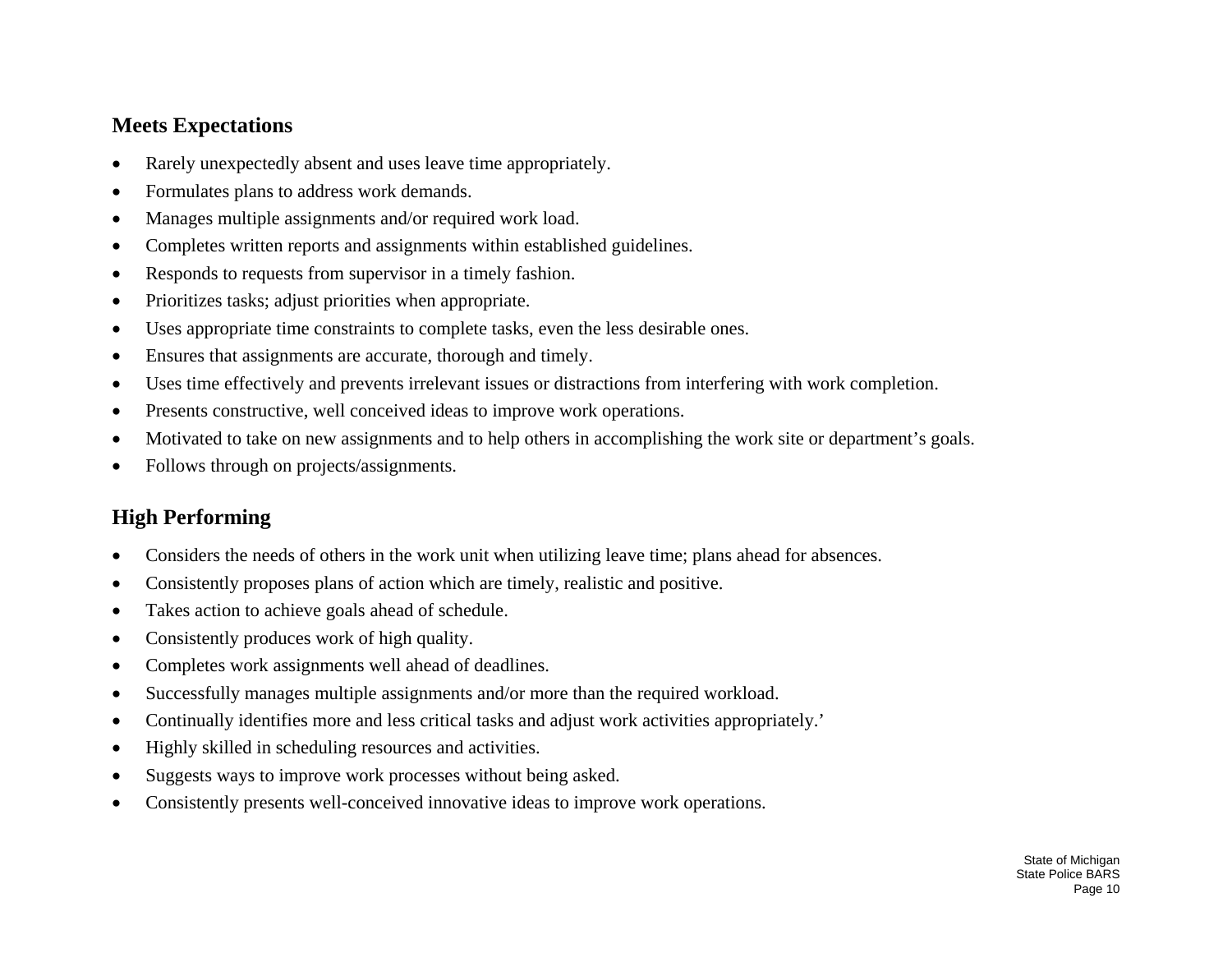•Consistently seeks out new assignments or issues to resolve; starts new projects/assignments independently.

### **CRIMINAL INVESTIGATION**

Applies knowledge and skills so that evidence is identified, collected and preserved and all information relevant to the investigation is factually recorded. Crime scenes are processed using available resources to insure the collection and preservation of all types of evidence. Obtains statements from witnesses which are detailed, accurate and free of personal bias. Uses acceptable practices and techniques when interrogating suspects.

#### **Needs Improvement**

- •Reports, field notes and diagrams are incomplete or inaccurate.
- •Seldom uses proper interviewing and interrogation techniques.
- •Is not persistent in locating witnesses to interview.
- •The evidence is either not transported to the crime laboratory in a timely manner or it is not properly tagged and packaged.
- •Fails to properly gather evidence or to process the crime scene.
- •Interrogations seldom result in confessions.
- •Fails to establish if civil or criminal matter.
- •Fails to recognize the value of written or oral statements to reinforce already prosecutable investigations.
- •Uses inappropriate techniques during investigations.

#### **Meets Expectations**

- $\bullet$ Submits factual and detailed reports, field notes and diagrams.
- •Obtains and records information from relevant witnesses, suspects, victims and informants.
- •Conducts interrogations which usually result in confessions.
- •Is able to locate witnesses to verify reliability and credibility of information gathered.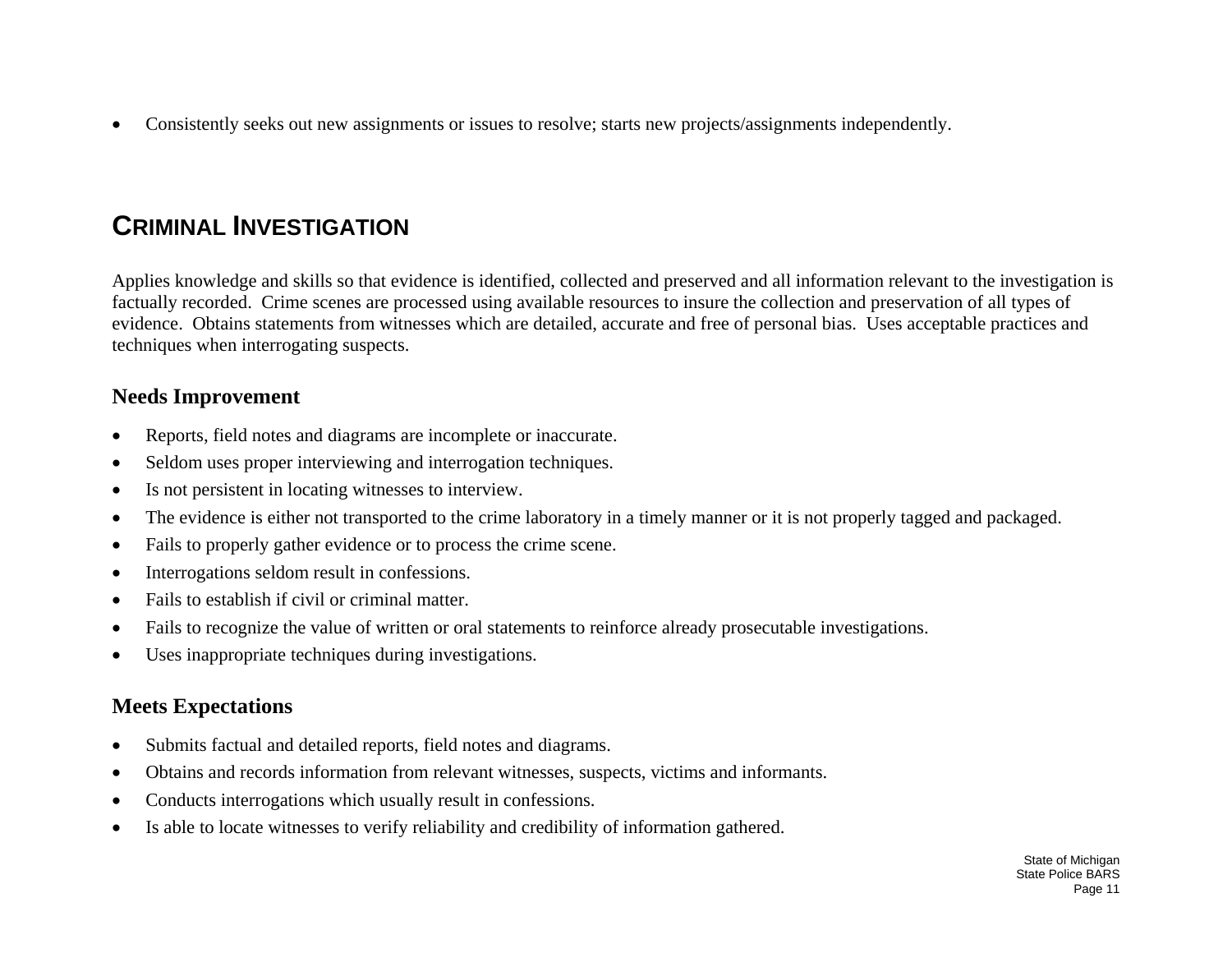- •Is able to determine if a criminal or civil matter.
- •Displays ability to apply investigative knowledge and skill (e.g., crime scene, evidence procedures, interrogations, etc.)
- • Isolates and preserves crime scenes, collects and preserves evidence, obtains fingerprints and takes photographs to include in investigation.
- •Establishes Modus <sup>O</sup>perandi and successfully identifies elements of the crime.
- •Readily adapts interviews to the particular situation and person.

### **High Performing**

- •Is consistent in properly tagging and packaging evidence for transport to the crime laboratory.
- •Consistently uses appropriate techniques to gain the information necessary to further an investigation.
- •Meticulously gathers evidence and processes crime scenes.
- •Aggressively secures written and/or recorded statements from relevant witnesses and suspects.
- •Excels at obtaining confessions during interrogation.
- •Is expert at determining if criminal or civil matter.
- •Interviewing and interrogation techniques are highly effective, detailed, accurate and free of any personal bias.

# **INFORMANT MANAGEMENT**

Demonstrated ability to gather and supervise the use of information in compliance with legal, moral and ethical standards, and in compliance with departmental guidelines.

#### **Needs Improvement**

- •Financial distributions are improperly handled, in violation of departmental policies and procedures.
- •Information gathered from informants is often inaccurate and unreliable.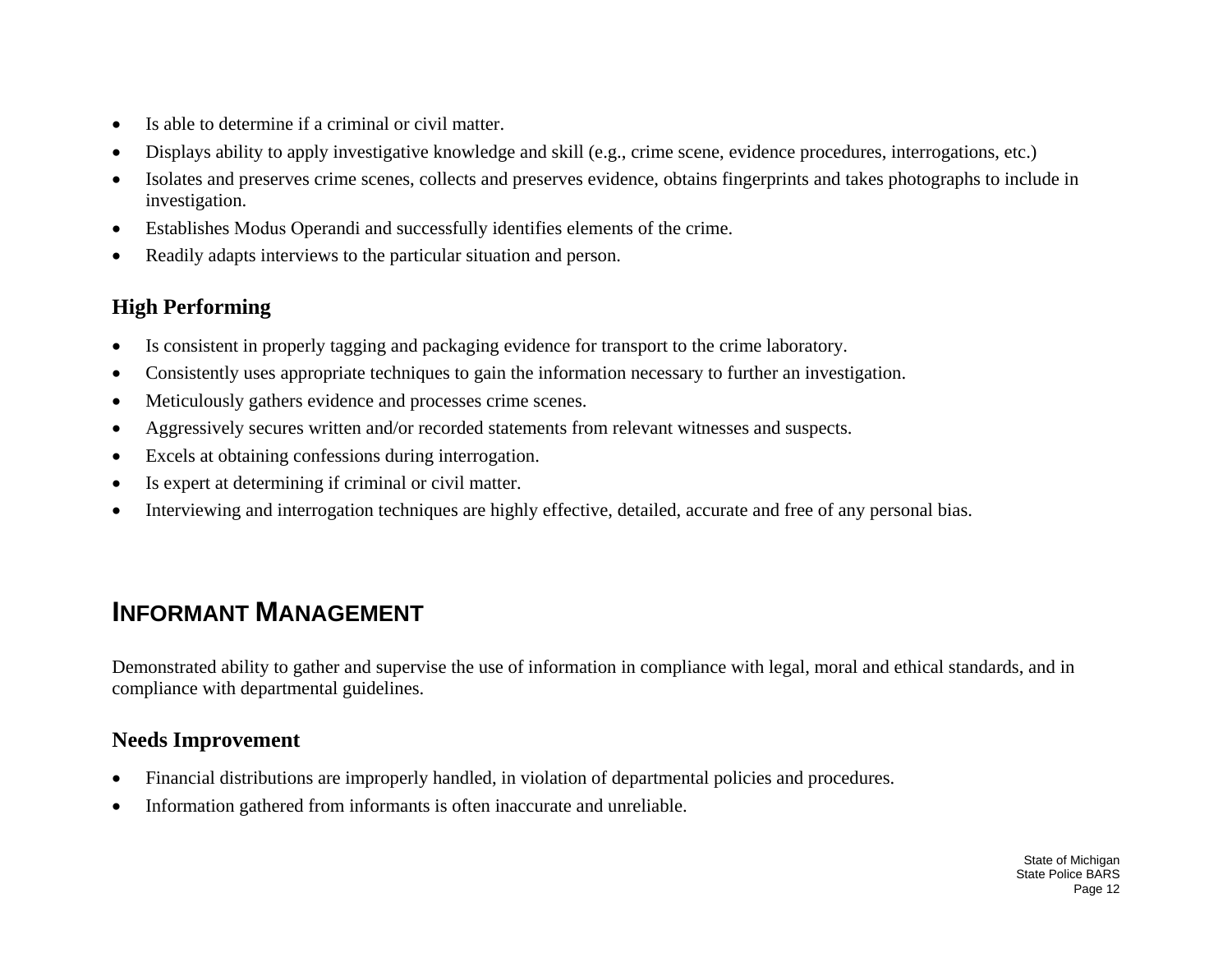- •Loses sight of the professional nature of the relationship with informants.
- •Is negligent in protecting the identity of informants.
- •Funds paid to informants are often out of proportion to their work performance.
- •Relies on informant to initiate contacts and often allows the informant to take control of the situation and investigation.
- •Does not develop or use informants cautiously or effectively.
- •Fails to identify and establish sources of information.

#### **Meets Expectations**

- •Gains information and verifies it is accurate and reliable.
- •Financial distributions are handled in accordance with departmental policies and procedures.
- •Funds paid to informants are proportionate to their work performance.
- •Protects the identity of informants.
- •Relationships with informants conform to proper legal and ethical standards.
- •Uses proper record keeping procedures to include contact information, reliability, and payment details.
- •Develops and uses informants cautiously and effectively.

- •Informants are well supervised and are regularly checked for information on current cases.
- •Always manages financial distributions in accordance with departmental policies and procedures.
- •Gains as much information as possible and always verifies that the information is accurate and reliable.
- •Always ensure that informant identity is protected as much as legally possible.
- •Proactively contacts active informants and seeks additional contacts with other informant sources.
- •Consistently develops and uses informants cautiously and effectively.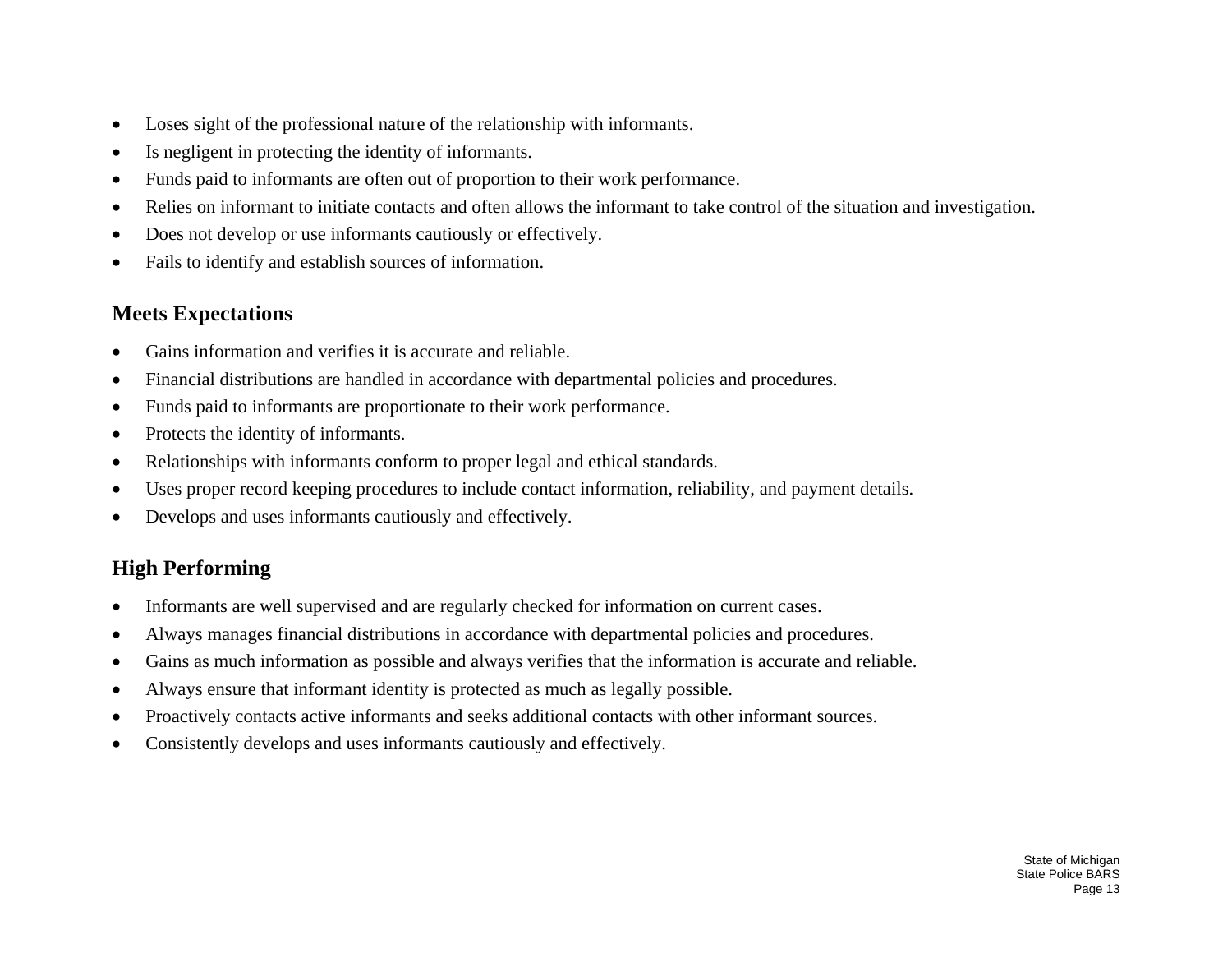## **PATROL RELATED ACTIVITIES**

While on patrol applies knowledge of criminal, civil and traffic laws and takes proper and fair actions. Identifies situations, selects proper course of action and follows through with further action and/or investigation. Gathers and accurately reports all pertinent facts and evidence.

#### **Needs Improvement**

- •Fails to identify sources for gathering and developing criminal information while on patrol.
- •Criminal patrol investigations do not conform to departmental standards or to legal and ethical standards.
- •Fails to demonstrate adequate knowledge of Michigan criminal statutes and the Motor Vehicle Code.
- •Fails to take actions in meeting Michigan State Police's traffic safety initiatives.
- •Does not take proper and fair enforcement action involving criminal and/or traffic violations.

#### **Meets Expectations**

- • Establishes and identifies sources for generating and developing criminal information, which is then turned over to the appropriate individuals.
- •Applies a working knowledge of Michigan criminal statutes and the Motor Vehicle Code while on patrol.
- •Criminal patrol investigations conform to departmental standards.
- •Enforcement actions are prioritized with the intent of reducing motor vehicle crashes.
- •Takes appropriate action to fulfill Michigan State Police's traffic safety initiatives.
- •Identifies and takes proper and fair enforcement action involving criminal and/or traffic violations.

- •Criminal patrol investigations consistently conform to departmental standards, as well as legal and ethical standards.
- • Excels at establishing and identifying sources for generating and developing criminal information, which is promptly turned over to the appropriate individuals.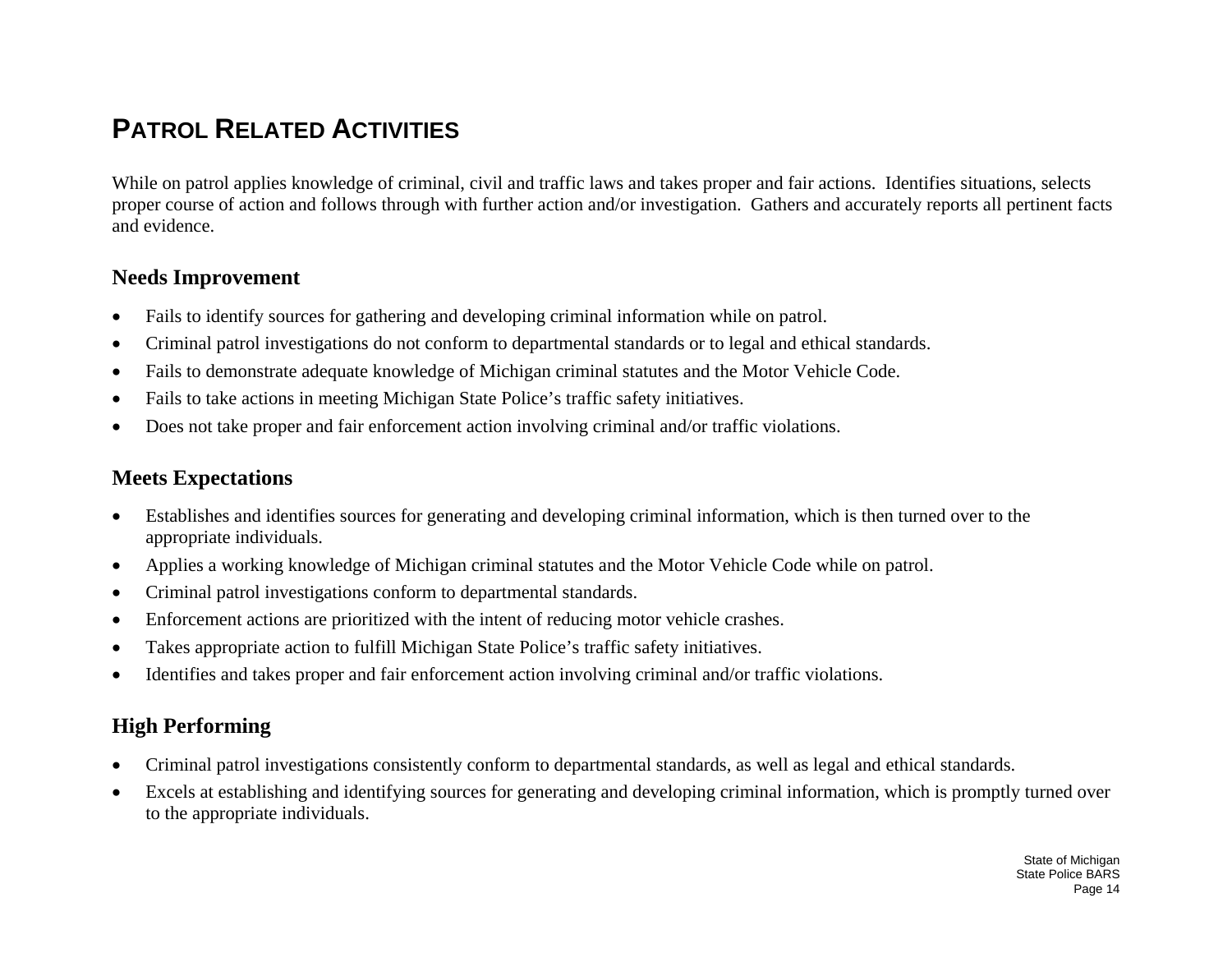- •Enforcement actions are planned and prioritized with the intent of reducing motor vehicle crashes.
- •Consistently applies an extensive knowledge of Michigan criminal statutes and the Motor Vehicle Code while on patrol.
- •Takes aggressive action to fulfill Michigan State Police's traffic safety initiatives.
- •Consistently identifies and takes proper and fair enforcement action involving criminal and/or traffic violations.

# **RAID MANAGEMENT**

Able to plan, organize and execute raid operations.

#### **Needs Improvement**

- •Ignores danger signs, thereby exposing officers to unwarranted risk level.
- •Pre and post raid briefings have little detail and are not well organized.
- •Fails to assign specific preparatory tasks to unit members (i.e.; radio frequencies, vehicles, body armor).
- •Conducts raid operations with minimal organization and preparation.
- •Fails to assign raid duties according to the level of training and experience of the individual officer.
- •Fails to conduct pre and post raid surveillance.

#### **Meets Expectations**

- •Conducts pre and post raid surveillance.
- •Assigns raid duties according to the level of training and experience of the individual officer.
- •Assigns specific preparatory tasks to unit members (i.e.; radio frequencies, vehicles, body armor).
- •Ensures raids are conducted professionally and with minimum risk to officers and innocent parties.
- •Coordinates raid activities with local agencies and/or posts.
- •Assigns tasks for both the initial entry and subsequent search.